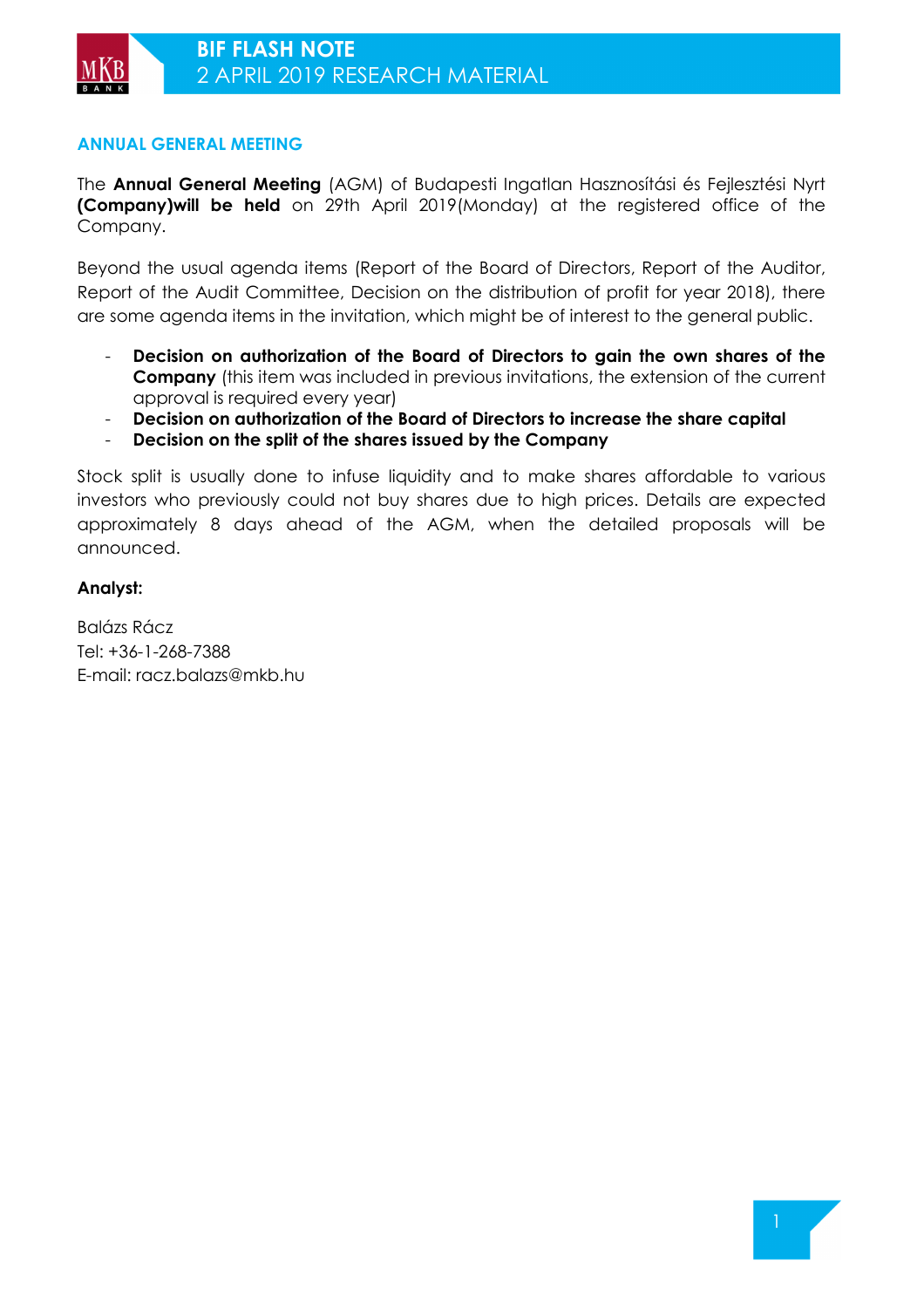1. This research/commentary was prepared by the assignment of Budapest Stock Exchange Ltd. (registered seat: 1054 Budapest, Szabadság tér 7. Platina torony I. ép. IV. emelet; company registration number: 01-10- 044764, hereinafter: BSE) under the agreement which was concluded by and between BSE and MKB Bank Ltd. (registered seat: H-1056 Budapest Váci utca 38., company registration number: 01-10-040952, hereinafter: Investment Service Provider)

2. BSE shall not be liable for the content of this research/commentary, especially for the accuracy and completeness of the information therein and for the forecasts and conclusions; the Service Provider shall be solely liable for these. The Service Provider is entitled to all copyrights regarding this research/commentary however BSE is entitled to use and advertise/spread it but BSE shall not modify its content.

3. This research/commentary shall not be qualified as investment advice specified in Point 9 Section 4 (2) of Act No. CXXXVIII of 2007 on Investment Firms and Commodity Dealers and on the Regulations Governing their Activities. Furthermore, this document shall not be qualified as an offer or call to tenders for the purchase, sale or hold of the financial instrument(s) concerned by the research/commentary.

4. All information used in the publication of this material has been compiled from publicly available sources that are believed to be reliable; however MKB Bank does not guarantee the accuracy or completeness of this material. Opinions contained in this report represent those of the research department of MKB Bank at the time of publication and are subject to change without notice.

5. Past performance is not necessarily a guide to future performance. Forward-looking information or statements in this report contain information that is based on assumptions, forecasts of future results, estimates of amounts not yet determinable, and therefore involve known and unknown risks, uncertainties and other factors which may cause the actual results, performance or achievements of their subject matter to be materially different from current expectations. Investors are advised to assess the nature and risks of the financial instruments and investment services. A well-founded investment decision can be made only in possession of all the relevant information, therefore investors are hereby explicitly advised to read carefully the information material, contractual provisions, conditions list and general business terms in order to be able to decide if the investment is in line with their risk bearing capacity. MKB Bank also recommends collecting information about the tax consequences and other relevant laws concerning investment services in the financial instruments mentioned in this document.

6. This document is provided for information purposes only, therefore the information provided in or derived from it is not intended to be, and should not be construed in any manner whatsoever as personalised advice or as a solicitation to effect, or attempt to effect, any transaction in a financial instrument (e.g. recommendation to buy, sell, hold) or as a solicitation to enter into an agreement or to any other commitment with regards to the financial instrument discussed. Any such offer would be made only after a prospective participant had completed its independent investigation of the securities, instruments, or transactions and received all information it required to make its investment decision. MKB Bank excludes any liability for any investment decision based on this document.

7. MKB Bank is entitled to provide market making, investment services or ancillary services regarding the financial instruments discussed in this document.

8. Content of this material enjoys copyright protection according to Act LXXVI. of 1999 on copyright, and may therefore be copied, published, distributed or used in any other form only with prior written consent of MKB Bank. All rights reserved. Unauthorized use is prohibited.

### **Prior researches**

MKB Bank wrote an initiation report on 29 June 2018. The research is available on the web page of the BSE (Budapest Stock Exchange):

https://bet.hu/pfile/file?path=/site/Magyar/Dokumentumok/Tozsdetagoknak/Tozsdetagok-elemzesei/mkbbank-zrt-bif-initiation-report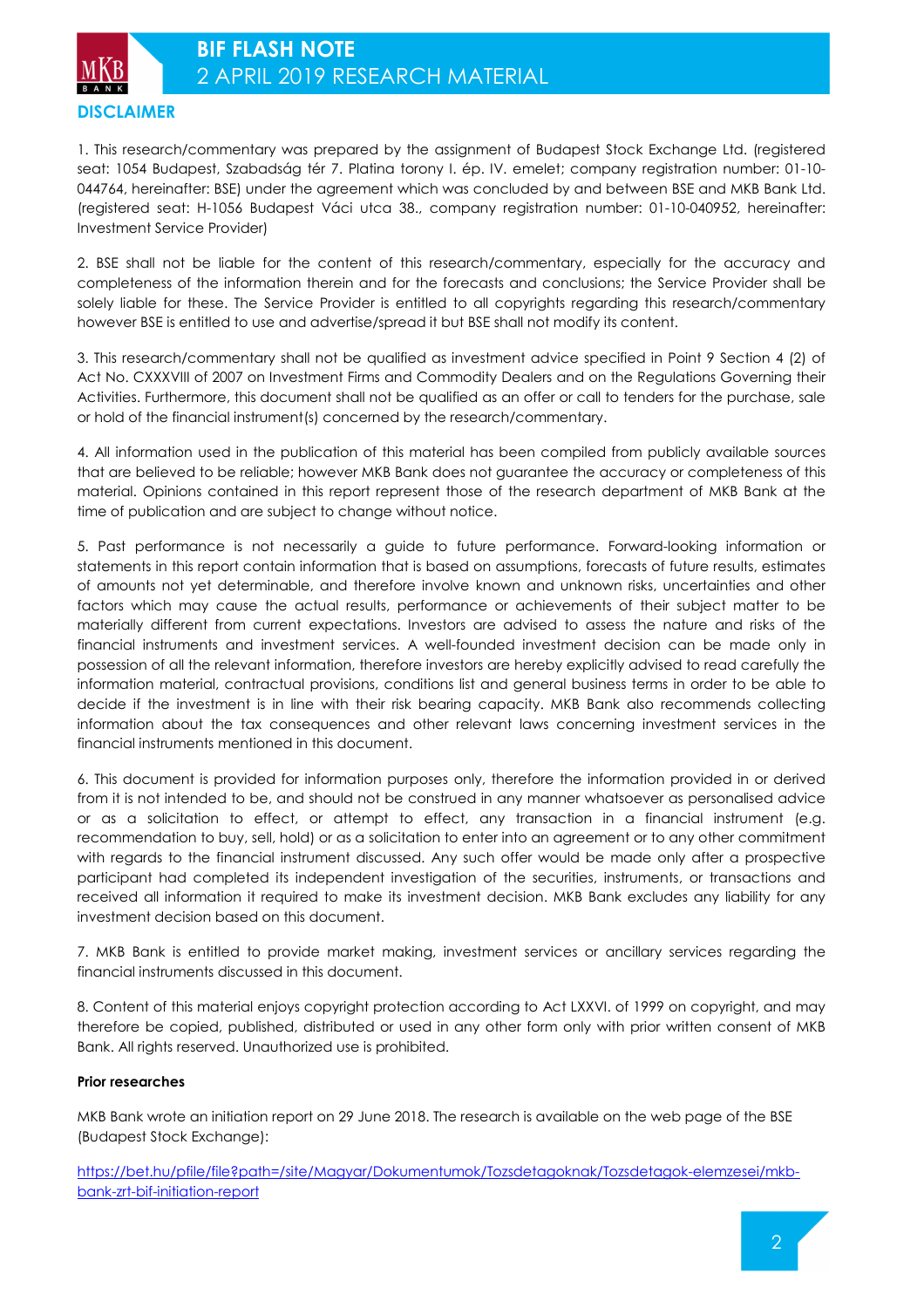

# **BIF FLASH NOTE**  2 APRIL 2019 RESEARCH MATERIAL

The flash notes are available on the web page of the BSE (Budapest Stock Exchange):

https://bet.hu/pfile/file?path=/site/Magyar/Dokumentumok/Tozsdetagoknak/Tozsdetagok-elemzesei/mkbbank-zrt.---bif-elemzoi-kommentar---2018.09.12.

https://bet.hu/pfile/file?path=/site/Magyar/Dokumentumok/Tozsdetagoknak/Tozsdetagokelemzesei/MKB\_Bank\_Zrt. - BIF\_flash\_note\_-\_2018.09.24.\_.pdf1

https://bet.hu/pfile/file?path=/site/Magyar/Dokumentumok/Tozsdetagoknak/Tozsdetagokelemzesei/MKB\_Bank\_Zrt.\_-\_BIF\_elemzoi\_kommentar\_-\_2018.11.09..pdf1

https://bet.hu/pfile/file?path=/site/Magyar/Dokumentumok/Tozsdetagoknak/Tozsdetagokelemzesei/MKB\_Bank\_Ltd. - BIF\_flash\_note\_-\_2018.12.06..pdf1

https://bet.hu/pfile/file?path=/site/Magyar/Dokumentumok/Tozsdetagoknak/Tozsdetagokelemzesei/MKB\_Bank\_Ltd. - BIF\_flash\_note\_-\_2018.12.28..pdf1

https://bet.hu/pfile/file?path=/site/Magyar/Dokumentumok/Tozsdetagoknak/Tozsdetagokelemzesei/MKB\_Bank\_Ltd. - BIF\_flash\_note\_-\_2019.03.11..pdf1

### **Methodology used for equity valuation and recommendation of covered companies**

The discounted cash flow valuation is a method of valuing a company (or project, assets, business, etc.) with the time value of the money. The model forecasts the company's free cash flow (free cash flow to firm) and discounts it with the average cost of capital (WACC). The cash flow is simply the cash that is generated by a business and which can be distributed to investors. The free cash flow represents economic value, while accounting metric like net earning doesn't. The WACC represents the required rate of return by the investors. If a business is risky the required rate of return, the WACC will be higher.

Discounted cash flow model (DCF): We analyze the companies using five year forecast period and set a terminal value based on the entity's long term growth or on different exit multiples like EV/EBITDA or EV/EBIT. In certain cases the forecast period may differ from five years. In this case the analysts must define the reason for difference. The cash flows are discounted by the company's WACC unless otherwise specified.

In the first step we have to forecast the company's cash flow. The free cash flow to firm (FCFF) is based on the earnings before interest and taxes (EBIT), the tax rate, depreciation and amortization (D&A), net change in working capital (which is based on the current assets and current liabilities) and the capital expenditures (CAPEX). The model requires a terminal value which can be based on the long term growth or on an exit multiple like EV/EBITDA, or EV/EBIT. Forecasting the terminal value is a crucial point because in most cases it makes up more than 50% of the net present value.

The discount rate (WACC): The average cost of capital of the company is dependent on the industry, the risk free rate, tax, the cost of debt and the equity risk premium. The cost of equity is calculated by the CAPM model, where the independent variables are the risk free rate, the industry specific levered beta, and the equity risk premium. The WACC is dependent on the capital structure, so the forecast of the equity/debt mix is crucial.

At the end we get the enterprise value (EV). The EV is the market capitalization plus the total debt and preferred equity and minority interest, minus the company's cash. In the last step we have to reduce the EV with the net debt. This figures divided by the shares outstanding we arrive at the target share price.

The discounted cash flow model includes sensitivity analysis which takes the effects of the change in the WACC, the long term growth or the used exit multiples on which the terminal value is based.

Our target price is based on a 12 month basis, ex-dividend unless stated otherwise.

Peer group valuation: For comparison we use peer group valuation. The analysis based on important indicators and multiples like P/E, EV/EBITDA, EV/EBIT, market capitalization, P/S, EBITDA margin, net debt to EBITDA, EBITDA growth, dividend yield and ROIC. If the industry justifies we may use other multiples. The peer group is compiled according to the companies' main business, with respect to the region (DM or EM market).